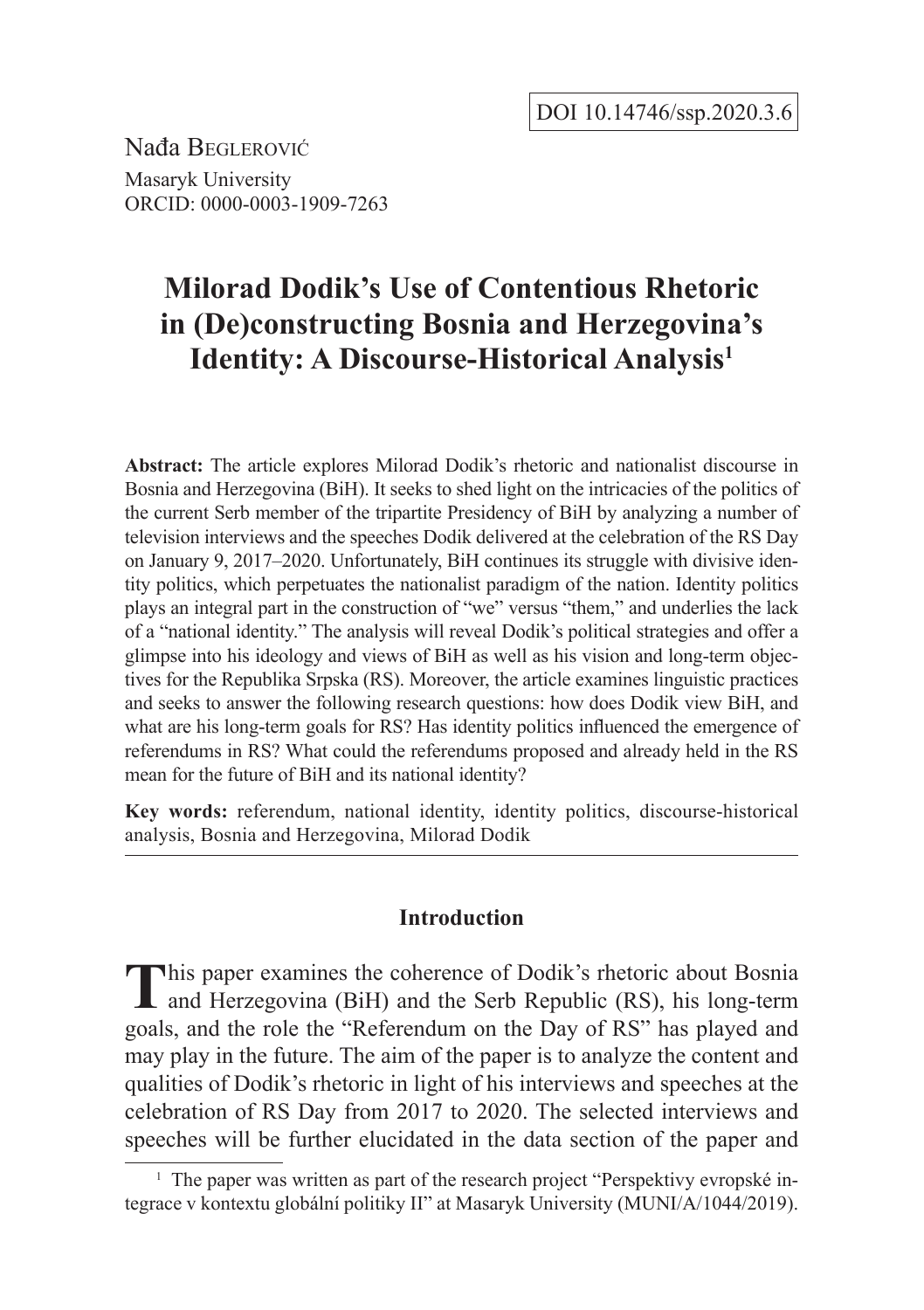are meant to answer the following research questions: How does Dodik perceive BiH and what are his long-term goals for RS? Have identity politics influenced the emergence of referendums in the RS? What could proposed and already held referendums in the RS mean for the future of BiH and its national identity?

After serving his second term as the President of RS, Dodik ran for the Serbian seat of BiH's tripartite presidency in the 2018 election and won. Dodik's victory has further emboldened him to make questionable and unfettered rhetoric about BiH. He has openly argued for RS interests and independence, which has undermined BiH's national identity and has brought the future of BiH into the question. Despite being one of the main antagonists of a united BiH, Dodik is now its representative.

Dodik has often described BiH as a burden with no future, "something we [Serbs] want to shake off our back" (Vujanovic, 2010). Moreover, Dodik stated, "our freedom is our country, and our country is RS" (IndexHr, 2018). According to Dodik, the new government can define the long-term status of RS. Thus, it is crucial to further explore the development of Dodik's political discourse.

The discourse-historical approach (DHA) is employed in the analysis because it incorporates different genres of discourse related to the issue. By focusing on the content, as one of the three dimensions of DHA, one can systematically portray the discursive construction of national identities, address the creation of nationalist ideology, the discursive construction of a shared culture, the political present and future, and the national body, as well as describe and create its shared political past (Wodak, 2016). Moreover, DHA is meant to "trace the intertextual history of phrases and arguments" (Blommaert, 2005, p. 28). Special attention is given to the discursive construction and representation of "us" and "them." Ciepley (2013) discusses the danger of political candidates using identity politics in multiethnic and multi-religious democracies as this can lead to "us" versus "them" (p. 137). Lastly, identity politics need to be taken into consideration.

# **A Brief Overview of BiH's Political Set Up and Its Impact on Identity Formation**

Ever since the breakup of Yugoslavia and BiH's declaration of independence, fragmented and unstable national and ethnic identities emerged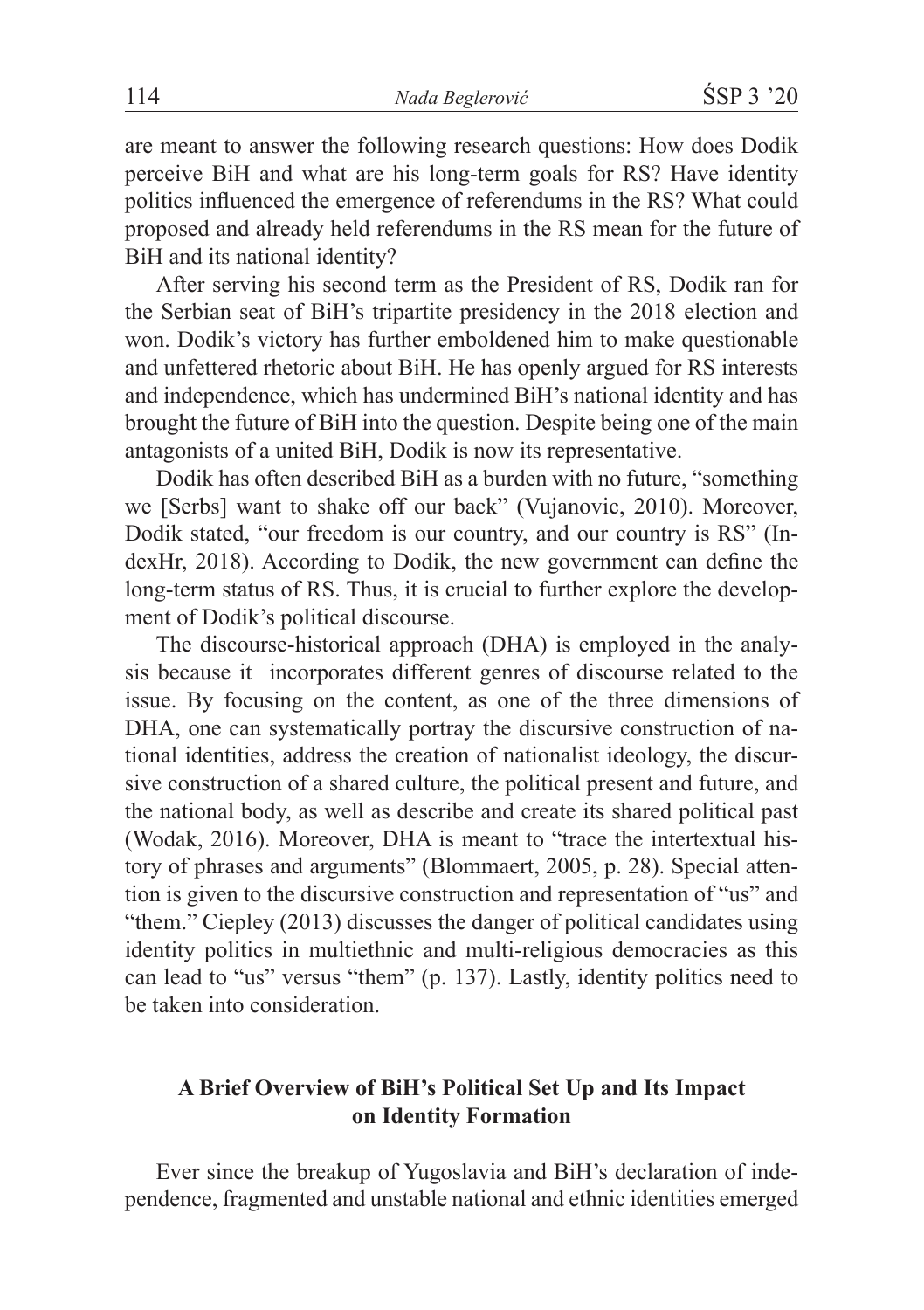in BiH. Like Austria, which faced challenges with its national identity as the result of geopolitical transformation in 1989, BiH has been dealing with the dilemma of how to maintain and transform its national identity. Today, there still appears to be a struggle between the ethnic and national identities within BiH. The complex territorial and political structure of BiH requires us to look at the dimensions of the discursive construction of ethnic and national identities.2

BiH consists of two entities – the Federation of BiH (Federacija BiH, FBiH) and the Serb Republic (Republika Srpska, RS) and, additionally, the autonomous district of Brčko. The international community contributed to BiH's status as a *de facto* protectorate, known for its loose federation and weak central government (Bieber, 2006, p. 40). Its current political system was established by the Dayton Peace Agreement (DPA), which ended the war in 1995. While it stopped the war, the DPA also "institutionalized an ethno-territorial division of BiH organized around war territories, locking nationalist antagonism into the very structure of the state" (Toal, 2013, p. 199). Unfortunately, the ethno-territorial division could have attributed to the recreation of the hatreds (Holbrooke, 1999). According to Gromes (2010), "at least one party to the conflict rejected the concept that its own ethnic group would constitute a single sovereign political community together with its rivals. Consequently, the sense of being a common nation was missing" (p. 360). Moreover, Basseuner (2009) argues that the country's constitution, the Annex IV of DPA, "generates new nationalists by making fear and ethnic divisiveness politically profitable" (p. 197).

Like in many war-stricken countries, BiH and its different ethnic groups have struggled to address the consequences of the war and agree on the narratives of the past. Unfortunately, this has impacted the creation of its national identity and left BiH in the hands of the political elite to portray the identity in a way that will further their own political agenda. Instead of framing a national identity, some political elites have concentrated on ethnic polarization instead. Thus, BiH is marred by weak institutions, as a result of ethnic politics, and its attempts to unify its citizens are derisory.

<sup>&</sup>lt;sup>2</sup> Wodak et al. (1999) developed a method of description and analysis to examine the discursive production of national identity by using an Austrian case study, which can be applied to other countries.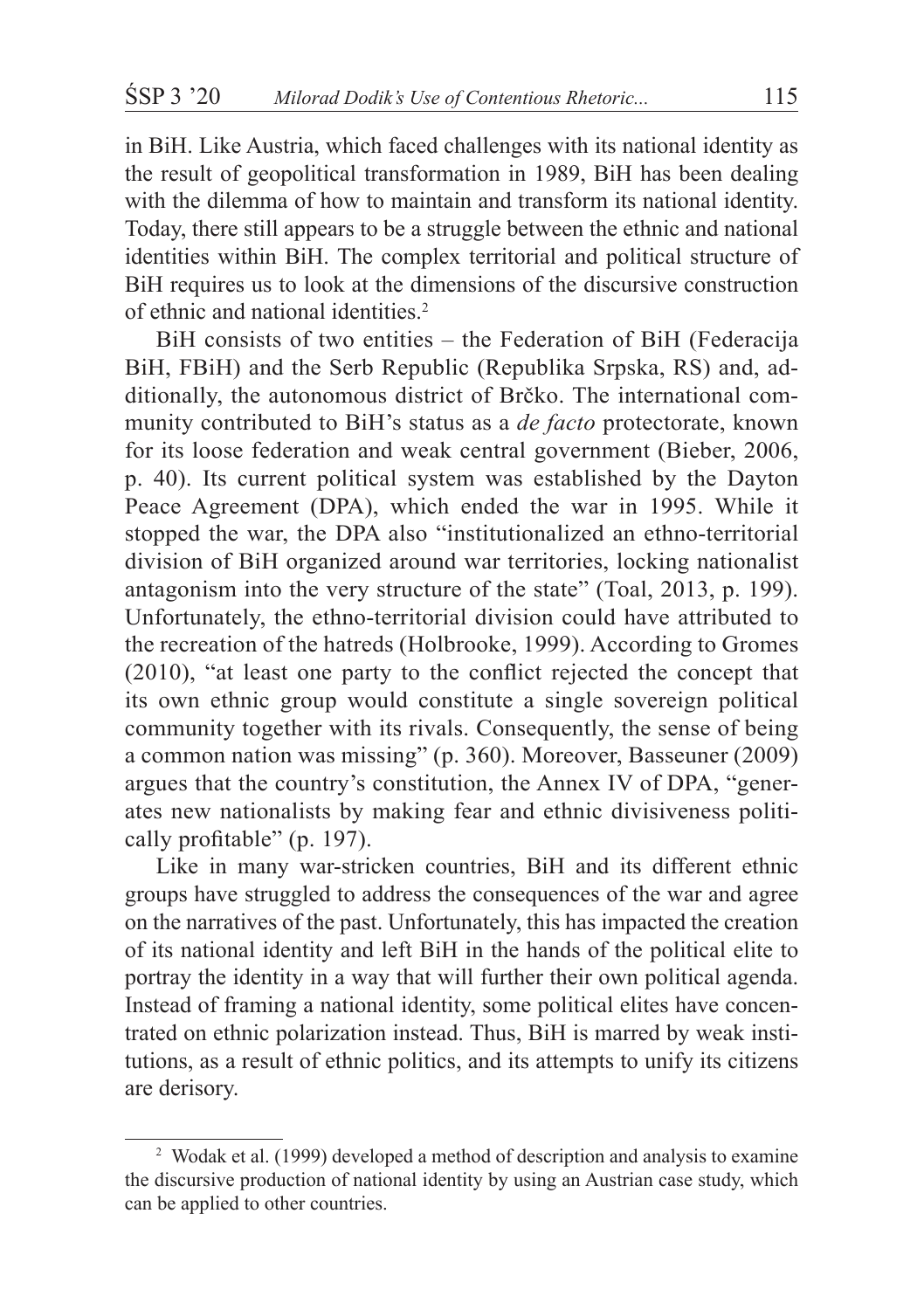# **Milorad Dodik, referendums, and their danger to BiH statehood**

During his political career, which began in 1998, Dodik has undergone a political metamorphosis, drastically changing his political ideologies and political orientation. At first, Dodik presented himself as a moderate Bosnian Serb, a protagonist of Serb nationalist politics and a supporter of a pragmatic technocratic wing of politics. Dodik appeared to be committed to peace building, reconciliation, and national unity. While Washington and Brussels considered him the biggest political breakthrough since DPA, pro-Karadzic supporters inveighed against Dodik and viewed him as "a tool of the West who betrayed Serbs" (Jeffries, 2003, p. 28).

Between 2001 and 2005, Dodik and his political party, the Alliance of Independent Social Democrats (SNSD), inordinately changed its political rhetoric. In 2005, during the negotiations on constitutional reform, it was revealed that SNSD envisioned BiH to resemble the former Yugoslavia, a federalized state with two or more entities/republics, which would have the right to self-determination. Dodik has managed to engineer the *de facto* autonomy of the RS (Parish, 2011). Moreover, Dodik has begun stressing the Serb national identity and undermining the Bosnian national identity. He has portrayed Serbs as victims, often silenced and disrespected by local and international authorities. Thus, Dodik has emerged as the chief protagonist of Serb nationalist politics (Maksic, 2009, p. 6). As such, Dodik has become the main obstacle for BiH, as he thwarts reforms necessary for BiH's state-building in its quest for NATO and EU membership.

Referendums may become Dodik's main tool for strengthening his overall political power, while subverting the BiH's state-building trajectory. Talks about referendums might have been strategically used and manipulated by Dodik to garner legitimacy and improve his political standing, ultimately radicalizing the Bosnian political scene. While the crude application of the referendums, especially when used to settle territorial claims in such a complex multi-ethnic environment, may lead to precarious and perilous results, Dodik argues that referendums represent a democratic act guaranteed by the UN convention. Instead of being a legitimate democratic procedure, though, a direct vote empowering the electorate to approve or dismiss a particular proposal makes referendums in BiH contentious. Although the international community entreated Dodik to pull the plug on the referendum on RS Day, it was held and drew attention to BiH's immense structural problems. According to Dodik, "We [Serbs] will not hesitate to hold a referendum in the future on various issues,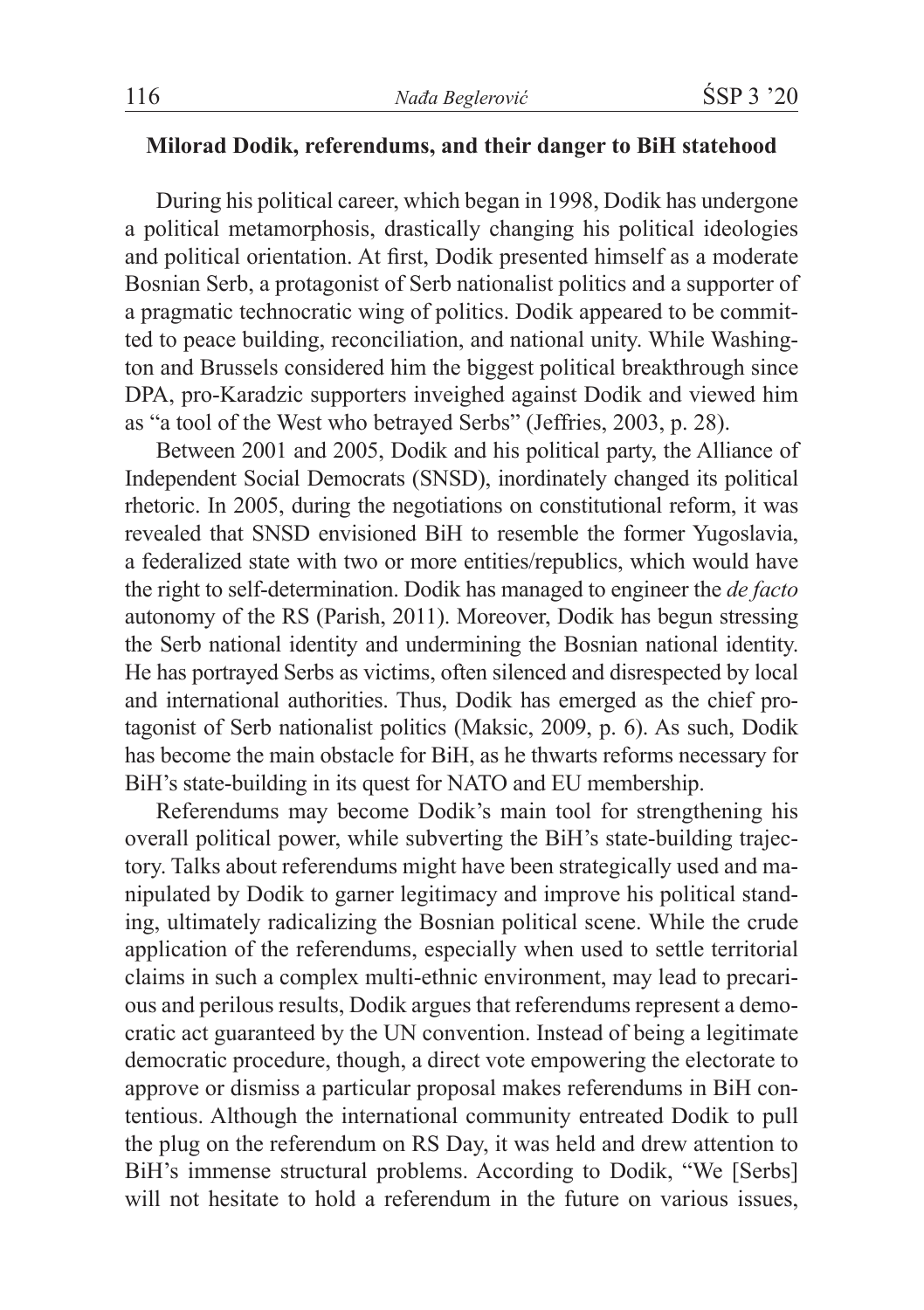and therefore opponents believe that if this one is prevented, it would diminish the will of the Serbian people to fight further" (Alternativna TV, 2016). Toal (2013) argues that Dodik's rhetoric regarding the "referendum" is understood as the referendum which will lead to RS's secession from BiH. Dodik states, "Nobody can prevent us [Serbs] from holding a referendum. We never gave up on it, but everything has its time" (as cited in Barlovac, 2012). Many question whether this referendum could lead to others, including one about RS's secession from BiH, since Dodik has reiterated on multiple occasions that RS will use referendums in the future to decide various issues.

#### **Data selection and methods of analysis**

The Discourse-Historical Approach (DHA), which represents one of many theoretical and methodological approaches in Critical Discourse Analysis (CDA), is used to analyze Dodik's rhetoric. The approach was selected because of its level of research interest and methodological orientation towards identity construction and unjustified discrimination, the historical dimension of discourse formation, as well as for addressing identity politics (national, local, transnational, and global) and the politics of the past. DHA is problem-oriented and, as such, it aims to clearly address and analyze the complexity of the object/study under investigation. Thus, it integrates multiple approaches, incorporates different analytical perspectives, and utilizes various sources of data, making it interdisciplinary (Wodak, 2016). The researcher chooses the empirical data and sources most relevant to the problem in question (Wodak, 2009).

Wodak et al. (1999) discuss five major thematic areas of the discursive construction of national identity and the linguistic construction of (1) a homogenized national figure/individual as well as construction of the "self" and "others"; (2) common history (i.e. myths, past events); (3) common culture (i.e. religion, art, etc.); (4) common political standing (i.e. current situation and future ambitions); and (5) national territory. However, not all of these areas will be covered in detail in this article. Detecting the macro-topics and other subtopics will help uncover the purpose of a speech and determine what type of strategies and devices the speaker uses to accomplish the intended meaning with his/her speech.

By using DHA's three-dimensionality (i.e. identification of specific contents/topics of a specific discourse, investigation of discursive strate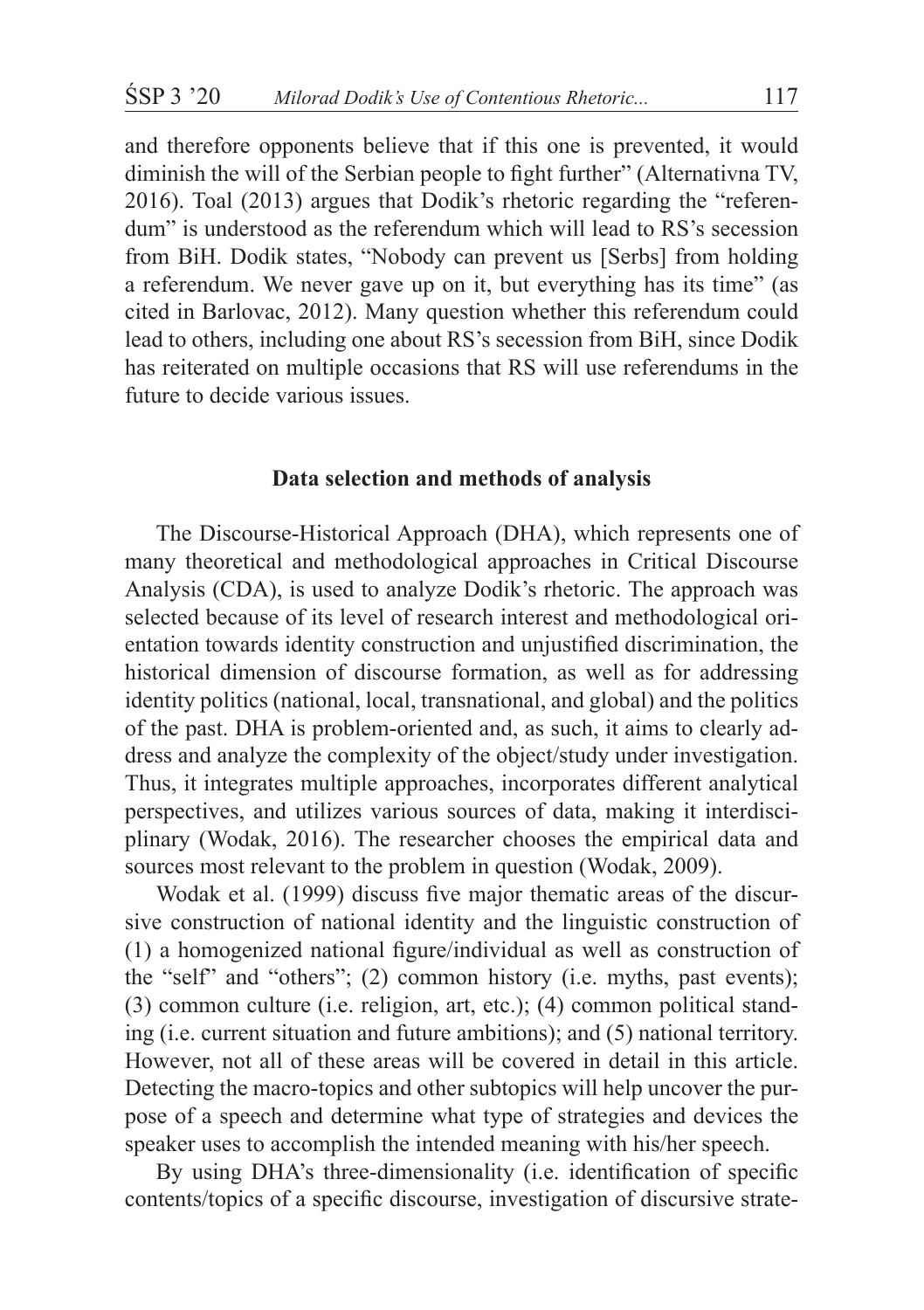gies, and examination of linguistic means), the study defines the terms used, integrates available information with the historical background, and analyzes the coherence of the texts. Although the terms "ethnicity" and "nationality" have sometimes been used interchangeably in the context of the former Yugoslavia, for the purpose of this study, the author applies Majstorovic and Turjacanin's (2012) definitions. The term "ethnic" is used when identifying Serbs, Croats, and Bosniaks while the term "national" is used with regards to state-related [BiH] identity. In addition, the author uses Wodak's (1999) definition of national identity, which states that "national identity is the product of discourse" (pp. 44–45).

According to Wodak, (1) nations are mainly mental constructs; (2) national identity consists of "a set of dispositions, attitudes and conventions that are largely internalized through socialization and create a national habitus;" and (3) nationhood represents a configuration of social identity, which can be "produced, transformed, maintained and dismantled through discourse" (Wodak, 2016, p. 8; Wodak et al., 2009, pp. 3–4). Wodak at al. (2009, p. 189) argue that the construction of a common culture as well as a "national character" is crucial in the discourses of national identity, as it adds value to the other "common" elements (i.e. past, present, future, territory, etc.). Selected definitions explain how individuals may relate to, believe in, and identify with the envisioned image of the imagined nation, which can be observed in the discourse and construction of Dodik's narratives of RS discourse culture, lack of desire for national [BiH] unity and absence of emotional connection with BiH as a state. Lastly, earlier research on national identity revealed that the way the political elites construed identity differed from how it was construed in everyday life (as cited in Majstorovic and Turjacanin, 2012, p. 40).

According to Wodak (2001), four types of discursive macro-strategies need to be applied in discourses about nations and national identities: constructive strategies; strategies of perpetuation and justification; transformation strategies; and destructive strategies. These strategies are a "more or less intentional plan of practices (including discursive practices) adopted to achieve a particular social, psychological or linguistic aim" (Wodak, 2001, p. 73). Each of these strategies has different objectives and by identifying them in the analysis, one gains a better understanding about identity formation and division between social groups (De Cillia et al., 1999; Wodak et al., 1999).

As stated by van Leeuwen and Wodak (1999), social actors use discourse to constitute information, situations, social roles, identities and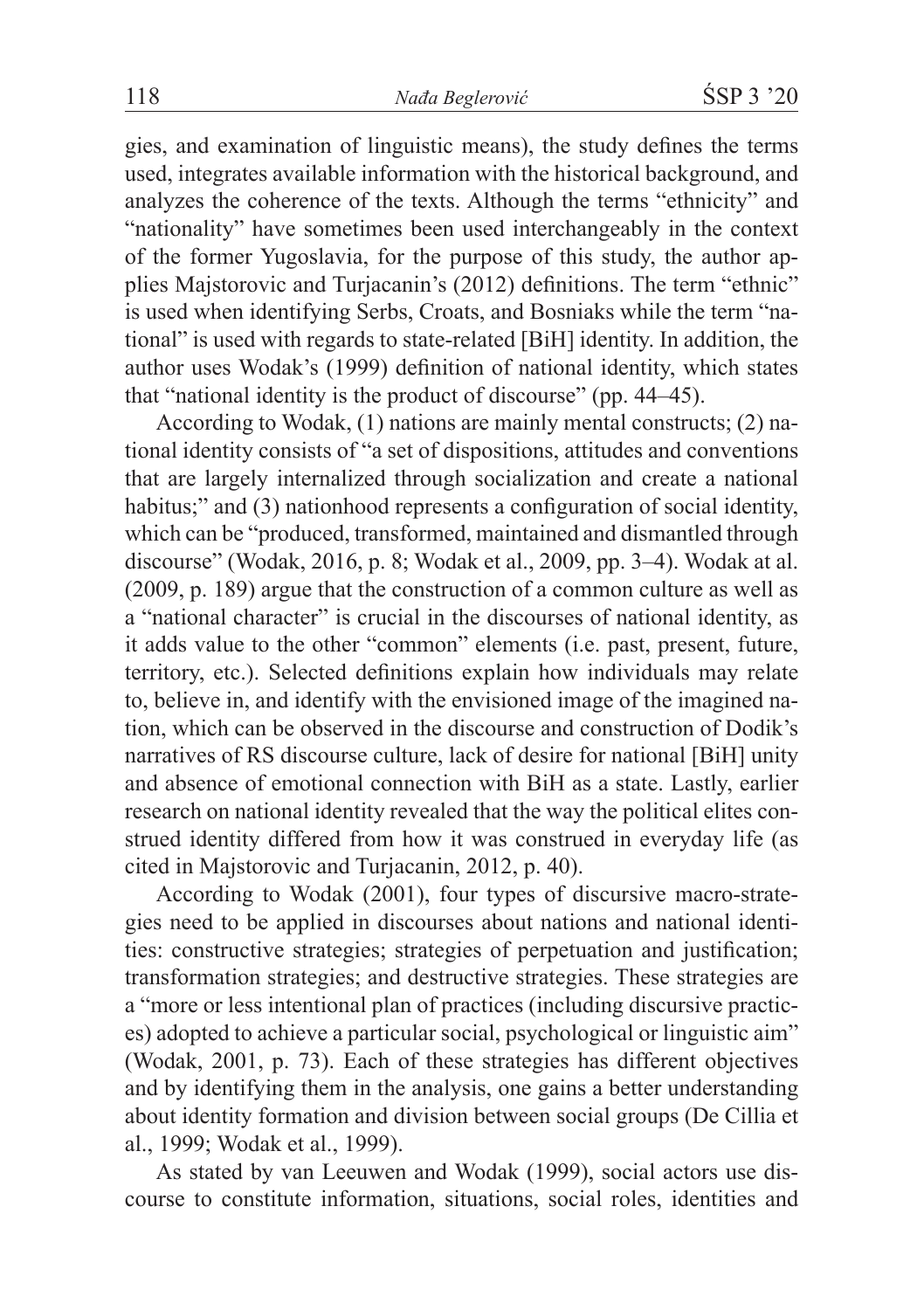interpersonal relations between different social groups. Their discursive acts play a critical part in the genesis, the production and construction of social conditions, national identities and/or groups of people (e.g. Serbian versus Bosnian, Serbs versus Bosniaks, Serbs versus international community). Moreover, these discursive acts are used to validate, reproduce, transform or eliminate the *status quo* (e.g. interpretation of DPA, international influence, etc.).

Reisigl and Wodak (2001) provide five discursive strategies which are all embroiled in the positive self- and negative other-presentation, and can assist in the analysis of discourses about racial, national and ethnic issues. They are strategies of reference/nomination (used to construct and represent social actors/in-groups and out-groups); predication (used to label social actors more or less positively or negatively, deprecatorily or appreciatively); argumentation (using topoi to justify positive and negative attributions); perspectivation, framing or discourse representation (used by speakers to address their involvement and point of view); and intensification and mitigation (used to qualify and adjust the epistemic status of a proposition) (pp. 44–47).

Rabushka and Shepsle (1972) emphasize the significance of the speeches of the political elite/presidents because they often tend to explicate the creation of either ethnic or national identity. Throughout his political career, Dodik has used public appearances, speeches, and interviews to run the gamut of political topics and convey messages to his constituents, supporters and opponents. He has demonstrated his ability to tailor his speeches to his audiences, either escalating or de-escalating his nationalistic views. Dodik's political rhetoric has been examined over time with special emphasis on the period between 2016 and 2020, as this time frame offers insight into the latest political agenda and ideas Dodik has endorsed. During this time the first referendum took place and Dodik's talk about future referendums, including the one on secession, intensified.

Dodik incorporates identity politics in his speeches. Thus, the author uses Benhabib's definition of identity politics, which states that "identity politics is always and necessarily a politics of the creation of difference" (1997, p. 28). The danger lies in the atavistic belief that one must eliminate difference and otherness in order to sustain and safeguard one's own identity. This leads to stereotypes and dichotomies about ethnic groups and results in the "us" versus "them" dichotomy.

This study consists of an analysis of three interviews with Milorad Dodik and four of his speeches. The selected interviews address Dodik's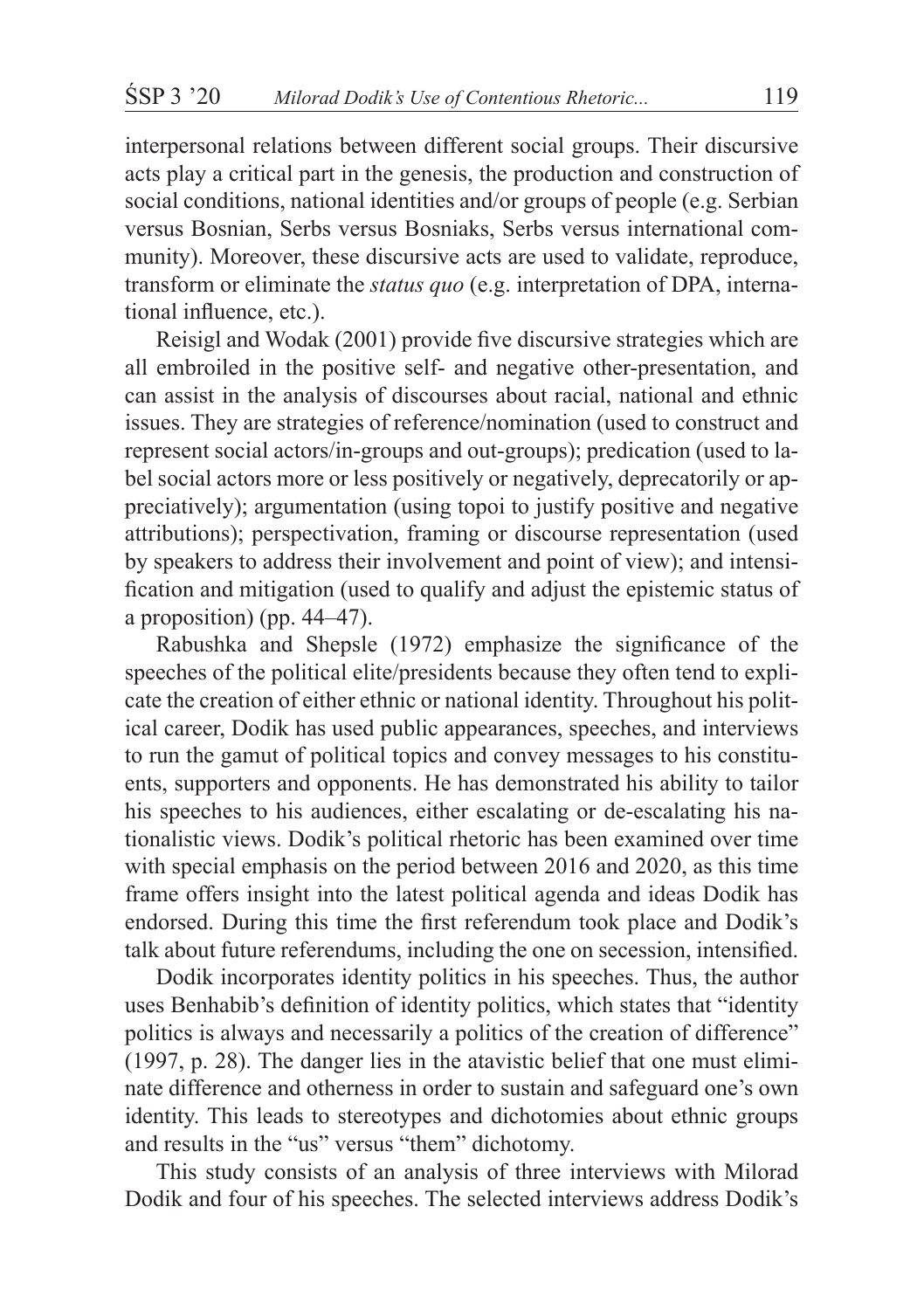views on BiH and its future, the involvement of the international community, referendums, and secession. They were conducted after the referendum, after the celebration of RS Day, both before and after his election, and by a variety of journalists, both domestic and international – Senad Hadzifejzovic (Centralni Dnevnik – CD, BiH), Zorica Ilic and Bahri Cena (Deutsche Welle – DW, Germany), and Milomir Maric (Cirilica, Serbia). The selected speeches were given at the celebration of RS Day in 2017, 2018, 2019, and 2020.

## **Dodik's rhetoric on Bosnia and Herzegovina**

Dodik's rhetoric has drastically changed during the period of 1997– 1999 and 2000-present. Unlike his current opinion of BiH, in 1997, Dodik supported the concept of a united BiH stating, "It's better to be an entity in BiH, than a province in Serbia" (as cited in Slobodna Bosna, 2016). Moreover, Dodik believed that "the Dayton-built BiH, gives a better chance for their [Serbs'] development than if they were part of Serbia, which some nationalists hope to see" (as cited in BN, 2016). As his political rhetoric shifted, Dodik began to equivocate and prevaricate when speaking about BiH. Lately, Dodik's rhetoric on BiH has become more hardline, divisive and ethno-nationalist. Dodik focuses primarily on Serbs' national politics and their identity. He has never promulgated a BiH identity while he has worked tirelessly for the RS. Dodik argues that the DPA created a union of two state-like entities that have precedence over BiH, which itself was not defined as a "state," just given the name BiH (RS Day, 2017). This description of BiH makes it look as if BiH has the setup of the former Yugoslavia. Thus, Dodik does not talk about the BiH's national identity; instead, he discusses the RS's identity.

Analysis of Dodik's rhetoric reveals the use of four types of discursive macro-strategies. First, Dodik uses constructive strategies to establish a specific national identity, which can be argued to be the "Serbian" identity. Dodik openly identifies as a Serb from Banja Luka, RS, and if asked for further identification, he has declared himself as a Serb from Belgrade [Serbia] (Ivanji, 2009). During his interview with Maric, Dodik declared: "I am not a member of this Bosnian state and I do not identify with it. I am a member of the Serbian people and I have the citizenship of RS and Serbia. I only have a formal citizenship in BiH, but it does not give me any pleasure" (Cirilica, 2018). Dodik does not identify as a Bos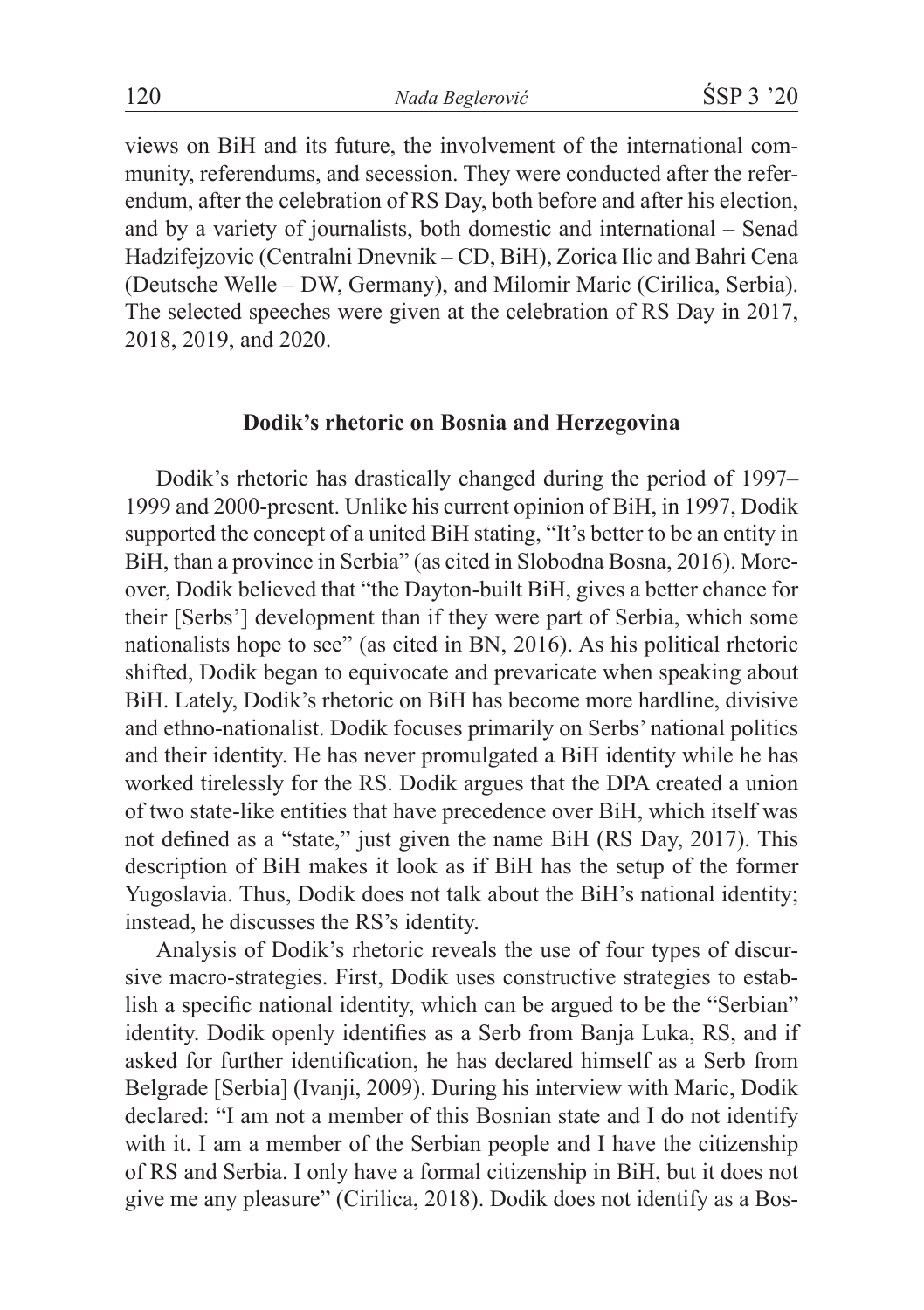nian and refers to it as an imposed identity and label. Dodik often uses the discursive construction of "we"/"us" [Serbs], and "them" [Bosniaks and the international community led by the U.S. and Great Britain]. By using the pronoun "we" together with a specific group, Dodik creates a national "we-group" and associates it with the toponymical label, which in this case is "The Serbs." Moreover, Dodik uses "we" as a linguistic tool to separate himself and Serbs ("we") from others. Thus, Dodik clearly defines and restricts "we" to Serbs living in the RS, as well as Serbs in Serbia. He uses ethnic polarization in his attempt to frame and foster the "Serb" identity. Moreover, by stressing the importance of unity and working together, while also emphasizing the difference between ethnic groups, Dodik is able to appeal to a group of people [Serbs] and form an in-group, which results in the sense of solidarity and togetherness of the "we-group." Unfortunately, this leads to the marginalization of "others" [non-Serbs]. During the interview with Hadzifejzovic, Dodik referred to Bakir Izetbegovic, a former Bosniak member of the tripartite presidency, as Hadzifejzovic's president, to which the host responded, "you [Dodik] are mine, he [Izetbegovic] is yours, and we are ours." Dodik replied, "We are neither ours nor yours, we have a clear position in society" (CD, 2016). This shows that Dodik does not want to be associated with people from the FBiH and that they do not belong to his "we" group. The strategy of positive self-presentation and negative other-presentation is also applied, which often has no explicit referent (De Cillia et al., 1999, p. 163). Dodik's construction of the Serbs' unity and collective past, which he describes as the Serbs' struggle for freedom, their immense sacrifices, and perseverance, not only serves as the positive self-presentation of Serbs but also of Dodik himself. He stated, "I am proud to have lived in a time of its [RS'] creation and its defense. I have tried to do what was the best for my people [Serbs] without hurting others" (RS Day, 2020).

Dodik uses the strategies of perpetuation and justification to highlight the idea of continuity and maintaining Serb identity, which he perceives to be threatened. Moreover, he uses these strategies to defend RS's complex historical narrative. Dodik references the Serbs' past suffering during the First and Second World Wars, and insists that Serbs need their own country because "[w]hen we [Serbs] did not have a state, we were killed." According to him, the RS exists to ensure history does not repeat itself. Dodik calls the last century "the century of Serb suffering" (RS Day, 2017). Thus, he wants this century to be the century of integration and state-building. Dodik emphasizes a common history and uses collec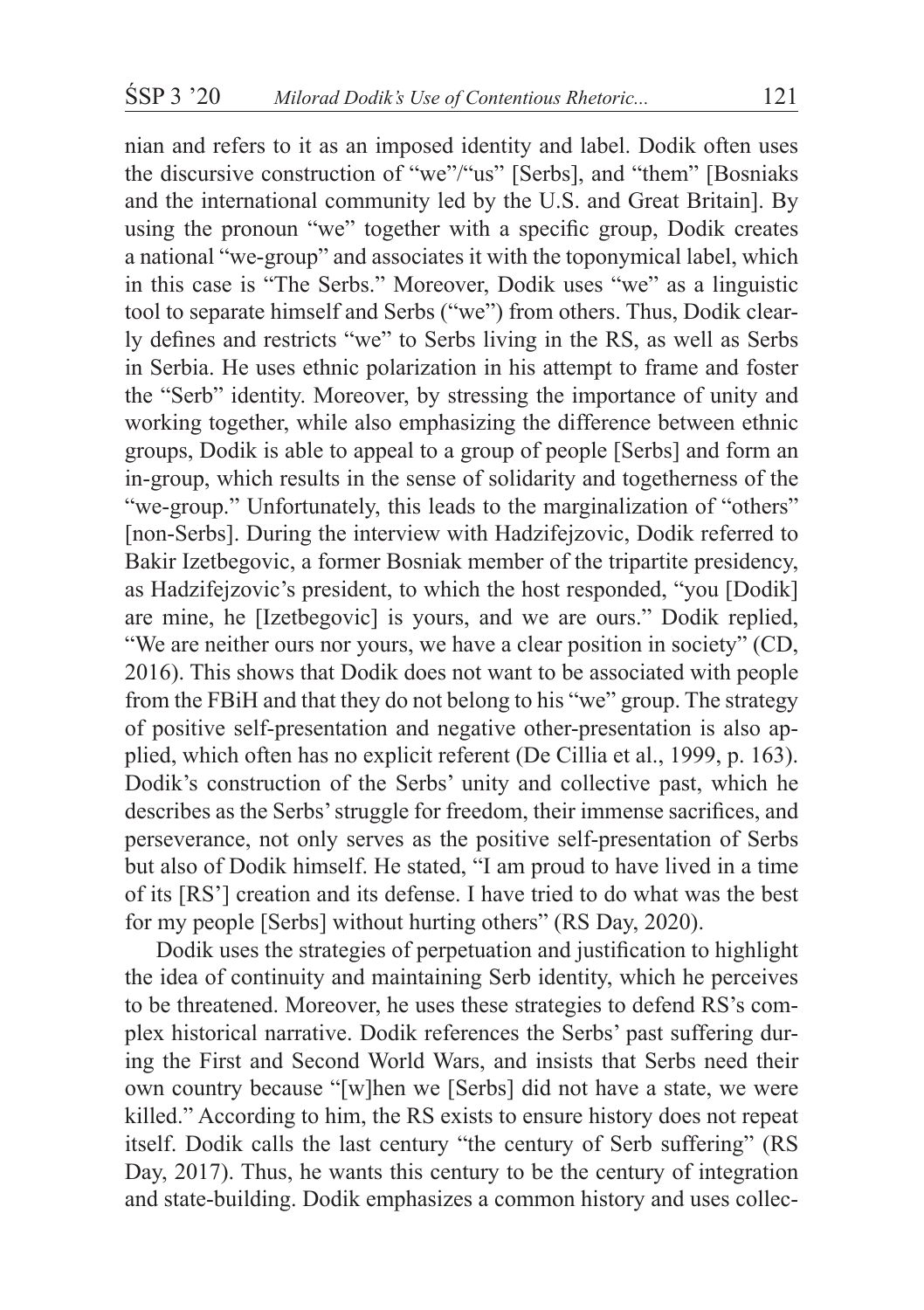tive memory to create a connection with his constituents and followers. In addition, he applies the strategy of avoidance by using euphemisms. Dodik had previously referred to the Srebrenica incident as "genocide," but he repudiates this now, and calls Srebrenica "a serious ploy by Bosniaks and some members of the international community" (Srna, 2020). He justifies Serb actions by recalling atrocities committed against Serbs for which no one was prosecuted.

Dodik employs the strategies of transformation to discursively modify the meaning of a relatively well-established aspect of national identity into a different one, by using persuasion and argumentation schemes and topoi. The topoi, which are presented as conditional or causal paraphrases (i.e. "if x, then y" or "y because x"), can be observed in the discourse about the referendum (y), which Dodik claims was a response, a reaction to Izetbegovic's politics and abuse of power (x). Dodik states that Izetbegovic "assumed that he could, through foreigners, now the courts, create the reality for RS" (CD, 2016). In addition, Dodik uses the topos of comparison between two entities to build rapport and establish credibility among the masses. According to Dodik, the FBiH does not function at all, nor does BiH. Thus, they weigh down RS. Dodik argues, "RS is the only sustainable community in BiH, in an economic, political, and every other sense" (as cited in Weber, 2015, p. 3). The use of topos of threat is observed in Dodik's rhetoric about perceived attempts by Bosniaks and the international community to endanger and undermine Serbs' national identity and demolish RS. Dodik states, "the fight for the RS is not over, since attacks on RS's rights (which were determined by the international DPA), its institutions and its holidays have not stopped" (RS Day, 2018).

Lastly, Dodik applies destructive strategies to target and destroy existing national identities or elements of them. Dodik declares, "we [RS Serbs] are not Bosnian Serbs, we are Serbs, part of a single nation, with one language and culture" (RS Day, 2018). Dodik claims that it would be "best for Bosniaks if we [RS and FBiH] all went separate ways, had good neighborly relations where no one would interfere in each other's matters" (CD, 2016). This is a rare occasion when Dodik refers to both entities/ethnic groups as "we" but his ultimate goal is to break this "we," which would be the end of BiH as a country. When asked whether BiH will survive in the current condition, Dodik answered, "no, not in any condition" (DW, 2017).

The selected interviews portray Dodik's varying views of BiH. During the interview with Hadzifejzovic in 2016, Dodik appeared positive and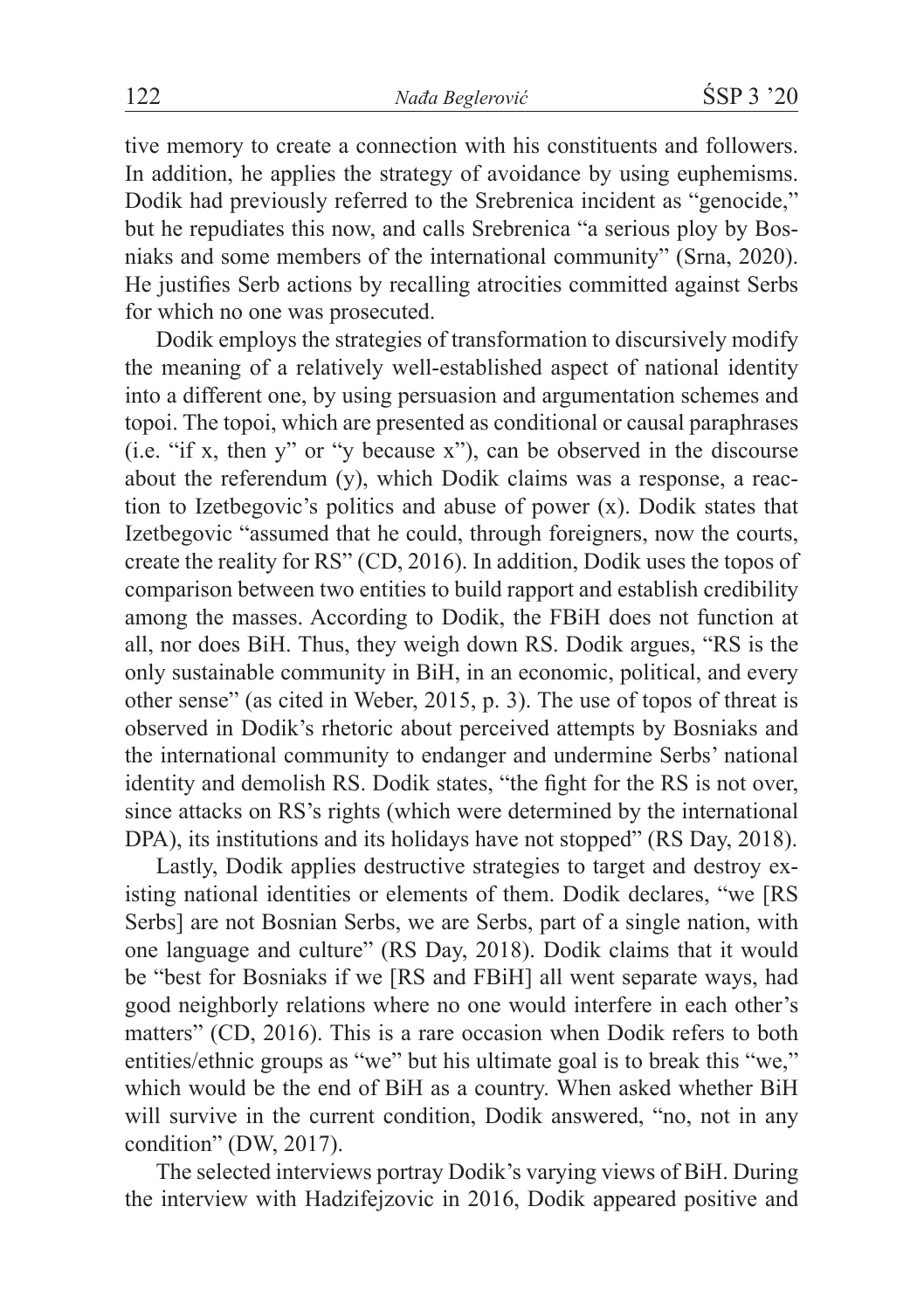claimed he was for a "viable" BiH. However, Dodik's rhetoric significantly changed during the interview with Ilic and Bahri in 2017, when Dodik made several bellicose statements, including blatantly calling BiH a "failed state." He galvanized interviewers by redrawing borders on the map, uniting RS with Serbia, and dividing the rest of BiH into Bosnian and Croat parts. Although Dodik is known for being a political firebrand who flirted with RS secession before, this was the most egregious act Dodik perpetrated during the interview. Lastly, Dodik angrily talked about BiH with Maric stating, "I do not love it [BiH]; I think it is a mistake, a historical one. It cannot exist" (Cirilica, 2018). However, what sets this interview apart from the others is Dodik's tendency to keep referring to the suffering of Serbs during the First and Second World Wars and his contempt for the international community. Moreover, Dodik stressed religious differences, accusing Bosniaks of terrorism and Great Britain of working against RS and helping BiH become a centralized state. The discourse of difference, used to portray differences between two entities and ethnic groups in BiH, as well as similarities with Serbia is overemphasized.

# **Discussion on the results of the analysis: prevailing topics and their interdiscursivity**

The present study shows the importance of analyzing Dodik's rhetoric in order to better understand his political agenda and ideology and how he uses identity politics to achieve his goals. As Wodak (2016) points out, discourses are open and hybrid in nature. Thus, when analyzing Dodik's rhetoric about BiH and its future, other subtopics emerged which showed interdiscursivity between different discourses. For example, the discourse on the RS Day referendum also referred to topics of other discourses (e.g. secession, NATO and EU integration, the view of the international community, etc.). Thus, it is helpful to delve deeper into those topics.

## **The referendum on the national holiday of RS, January 9**

Referendums often originate in conscious political decisions made by a party, an organization, or a group (LeDuc, 2000, p. 5). In Janu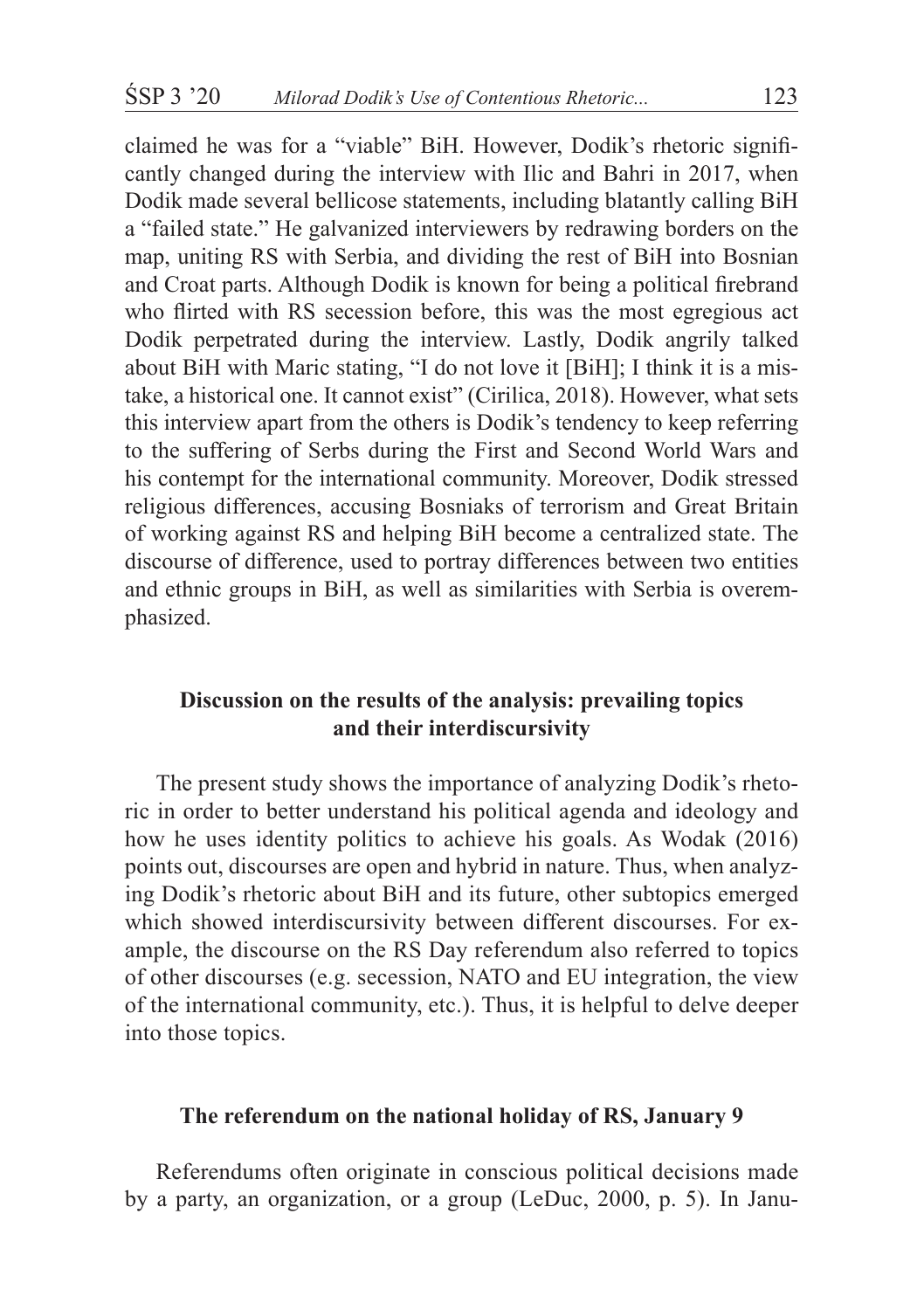ary 2010, the RS Assembly adopted a new constitutional law on holding referendums (Toal, 2013, p. 168). Dodik has advocated for various referendums since 2003 (e.g. referendums on defense reform, police reform, NATO membership, the OHR's decision regarding the mandates of foreign judges and prosecutors) (Toal and Maksic, 2011, pp. 279–293). Dodik pushed for a referendum on RS Day and justified it as a legitimate political discourse, an answer and reaction to unsuccessful constitutional changes.

By holding the referendum on September 25, 2016, the RS defied the Constitutional Court of BiH, which declared the holiday unconstitutional after reviewing the claim and stated that "each determination of holidays of an entity which symbolizes only one or only two of the three constituent peoples in BiH represents a measure which leads to division, exclusion, limitation or favoritism based on national or ethnic heritage" (Sluzbeni Glasnik, 2015, p. 114). In addition, since the holiday coincides with a Serbian Orthodox religious holiday, it discriminates against people of other ethnic and religious backgrounds.

The referendum highlighted BiH's ongoing political paralysis and the weakness, inability, and reluctance of both the state and international community to prevent it. This may embolden Dodik to use referendums in the future to defy BiH's laws and the international community. He described the referendum as a magnificent victory that demonstrated Serb energy to everyone, and their ability to organize themselves. Dodik stressed that the referendum represents the rights of the RS and was a tool to defend Serb rights and freedom. He stated, "the people need to get used to going to referendums. If we had not had the referendum, we would have been perceived as weak; the referendum makes us appear stronger and more important... The referendum is the expression of our commitment; it is very legitimate and fair" (Alternativna TV, 2016).

Although Dodik maintained that the referendum was not about status or secession, he implied that the question of RS status might not be off the table in the future (Slobodna Evropa, 2016). According to Dodik, "no body, no institution in the RS, has an independence referendum on its agenda" (DW, 2017). However, he "dreams about it [independence]" (DW, 2017). Dodik states that the right to referendum, as a reflection of "national sovereignty," cannot be denied to "them" [Serbs]. Once again, Dodik uses constructive strategies (national identity, "us" vs. "them") together with the strategies of perpetuation and justification in order to stress the importance of referendums for RS.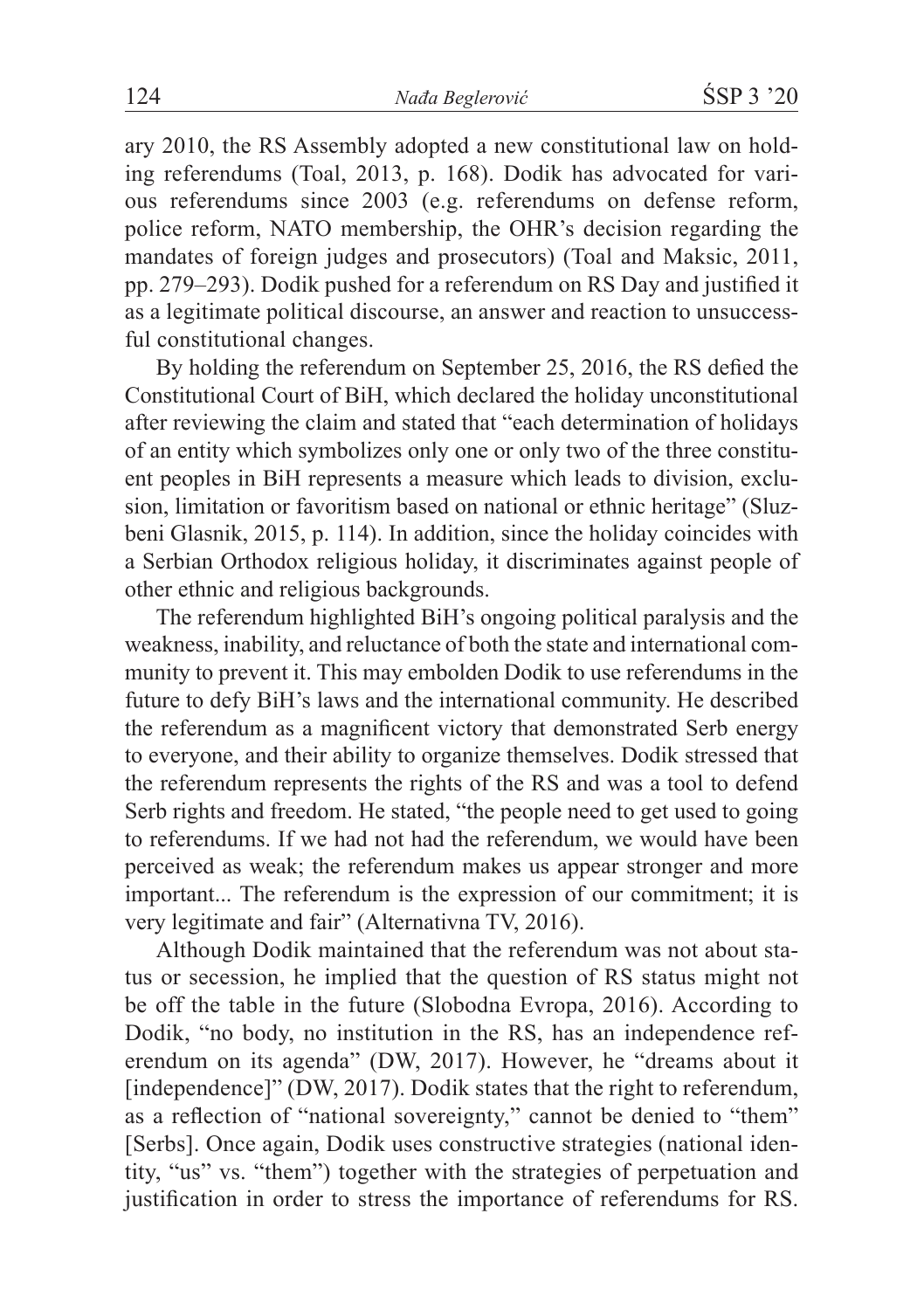Referendums may have become Dodik's latest tool in the fray for RS's secession.

#### **Secession**

The referendum on January 9, RS Day, had a deeper meaning than just being about a national holiday, because on January 9, 1992, the Bosnian Serb Assembly proclaimed the Serbian Republic of BiH, which was later renamed RS. Thus, the referendum was entwined with a discourse on RS secession, independence and its national identity. When asked whether the map of the Balkans will look the same in ten years, Dodik quickly redrew the borders, joining RS and the northern part of Kosovo with Serbia. He stated, "[t]his is very nice. Here would be that, what you call it... Bosnia, and here would be Herceg-Bosna," for which, Dodik said "let it [Herceg-Bosna] stay alone. We will also remain independent; we [RS] have no intention of abolishing ourselves and joining Serbia. RS will remain – like Vojvodina, so RS can do it as well" (DW, 2017). While this statement at first seems contradictory to Dodik's rhetoric about uniting RS with Serbia, this statement shows that he has considered RS having the same status as Vojvodina, which would still allow him to keep a high ranking political position. In the interview with Hadzifejzovic in 2016, Dodik said that he "might" be the president of RS again in the future.

Dodik argues that "[t]hey [Bosniaks and the members of international community] forbid us [Serbs] to dream, to live, to have a republic, and we [Serbs] tell them, we will live, we will dream, and we will become what we want." He further adds, "[w]e dream to be united with motherland Serbia" (RS Day, 2017). Dodik portrays Serbs as oppressed people in BiH, entitled to self-determination. According to Dodik, "[t]he Serbs today have two states. One is Serbia and the other is RS. Although others deny it, today we live in our own state. We see RS as our own state" (RS Day, 2020). He argues that, in order for RS to be able to secede from BiH, it needs a political framework which would be accepted by "some" (assumed to be countries that might support RS secession). Dodik further elaborates by stating that RS has been placed on the geographical and political maps of the world. In his speeches, Dodik references RS's people, territory, institutions, rule of law, common culture, language and history. Hence, if RS is to be recognized as a state, Dodik knows it also needs sovereignty.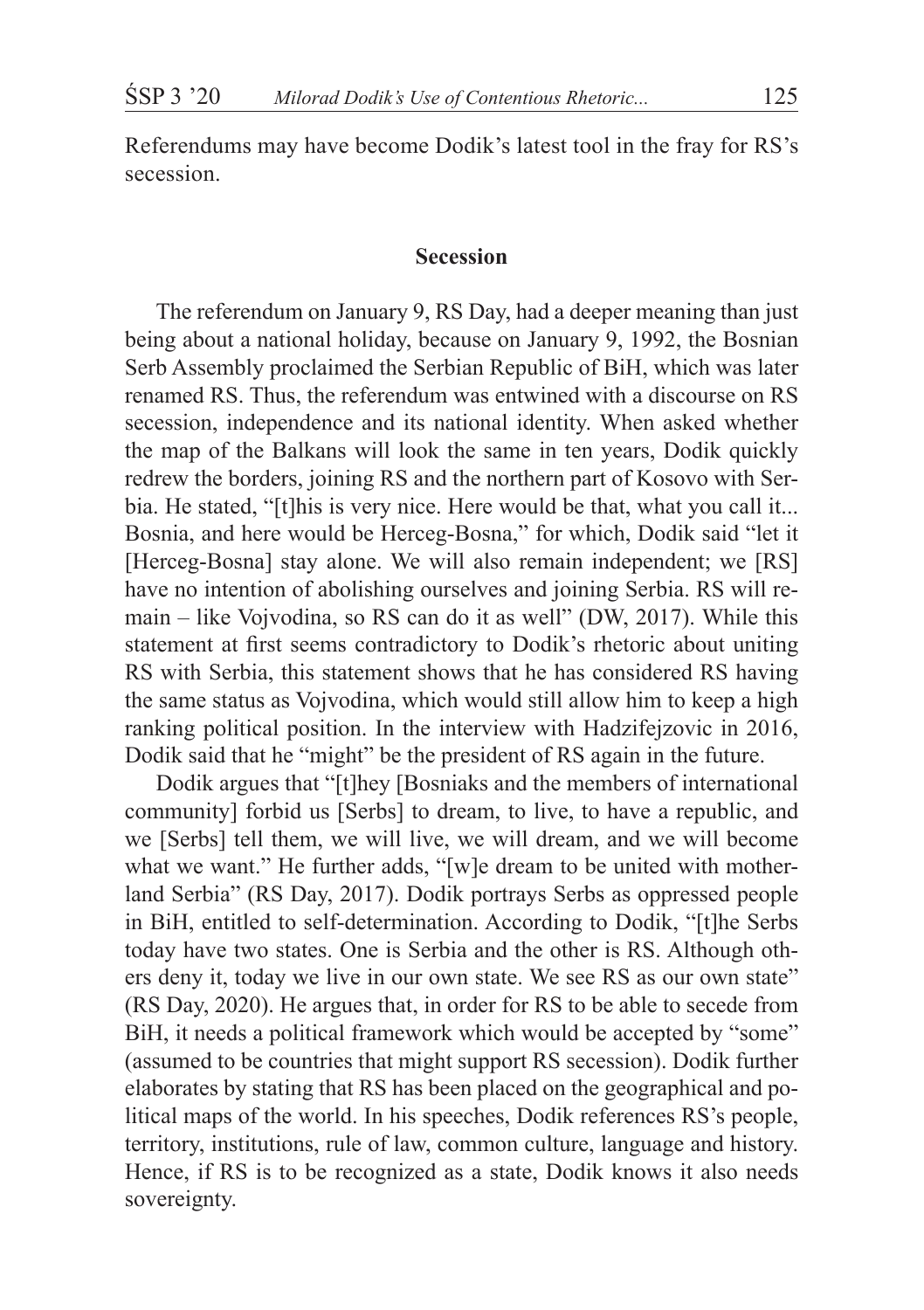# **Dodik's relations with the "international community," Serbia and Russia**

Dodik's rhetoric on the international community is constructed in antagonistic relation to RS and the Serbs. He refers to the international community (i.e. the U.S., the EU, and Great Britain) as "a deceitful partner because everything has been created to the detriment of the RS" (Vecernji list, 2017). Not only did Dodik begin using the "us-versus-them" deixis when talking about other ethnic groups in BiH, but also when referring to some members of the international community.

Dodik has expressed the danger for Serbs from what he calls the Bosniak - Office of the High Representative (OHR) dictatorship stating, "I can and will talk, but cannot and will not just listen and nod my head" (as cited in Toal, 2013, p. 178). He claims that the international community has blacklisted Serbs and has worked on weakening the RS by having a closer relationship with Bosnians and stealthily transforming BiH into a centralized state. Moreover, Dodik accused the foreign judges from the Constitution Court of making political decisions together with Bosnians to the RS's detriment. Thus, Dodik tells Serbs they need to be able to respond to any future attacks and defend themselves and their rights (RS Day, 2017).

On the other hand, Dodik has continued to act in concert with Serbia and Russia. Dodik claims that apart from Serbs who live in the RS, only Serbia and "friendly" Russia wanted the RS to exist, while many from the West did not (RS Day, 2020). Dodik justifies RS's close relationship with Serbia by citing DPA's Article III, which states that "the Entities shall have the right to establish special parallel relationships with neighboring states consistent with the sovereignty and territorial integrity of BiH" (U.S. Department of State, 1995). During his speech on the RS Day in 2017, Dodik expressed his gratitude to Serbia and stated, "our [Serbs'] dream is to have an even closer bond between RS and Republic of Serbia." Later, Dodik stated, "Serbian people are unique and indivisible in national, linguistic and cultural terms… Serbia is our foundation and our love for it [Serbia] should not bother anyone." Dodik added, "the Serb people have two states – Serbia and RS – and we want to be one" (RS Day 2018). This statement can be considered a threat to BiH's territorial integrity. Dodik pledged his allegiance to Serbia, not BiH and ended his speech with: "Happy RS Day, long live RS, long live Serbia and all Serbian people and all citizens of RS" (RS Day, 2018). In 2020, Dodik excluded the non-Serb population of RS in his address by saying "Long live RS. Long live Serbia and all Serbs wherever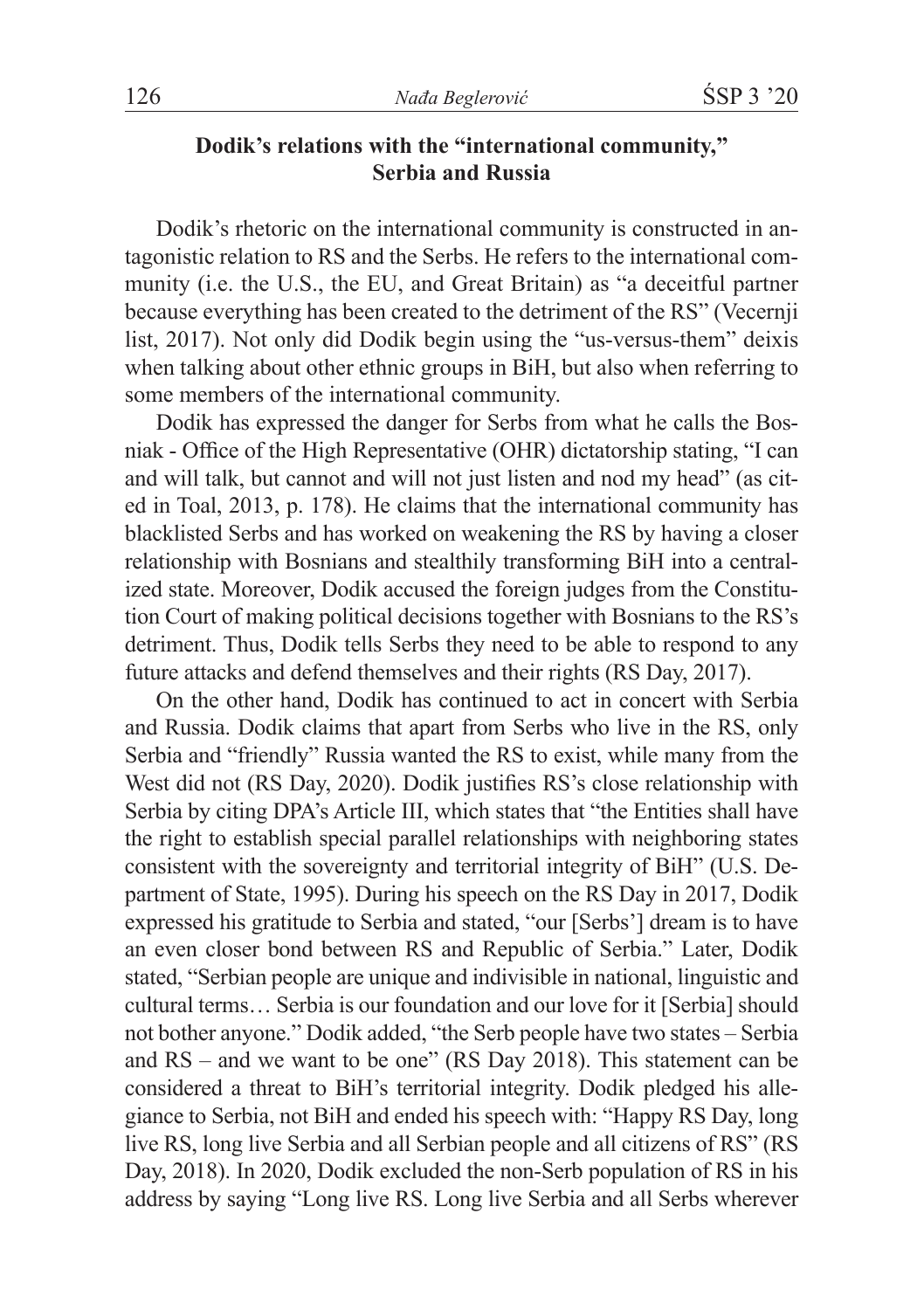they are" (RS Day, 2020). In addition, Dodik stressed the importance of the Declaration on the Unity of the Serbian people as a single national framework since "Serbia is the epicenter of all our thoughts, all of our desires" (Cirilica, 2018). After winning the election in 2018, Dodik showed no interest in political solidarity with the other two members of BiH's presidency. Instead, Dodik discussed future cooperation with Serbia and his plans to meet with the president of Serbia before meeting with the other members of BiH's presidency.

Dodik praises Russia for its friendship and economic cooperation with RS. He portrays Russia as RS's guardian, since it vetoed the UN Security Council resolution that was to confirm the Hague's ruling on Srebrenica as genocide. One can argue that there is a *quid pro quo* built into the Russia-RS relationship: the *quid* of Russia's support for RS's future plans and veto at the UN Security Council for the *quo* of exerting its own influence in the region over the West, and stalling NATO and EU enlargement. Although Dodik denies it, Russia may exert considerable influence on his and RS's political agenda. Thus, Dodik's goal might be to stymie BiH's progress towards NATO and EU integration and instead move closer to Russia.

## **Conclusion**

In the present study, the DHA approach has uncovered the identity formation of democratic antagonism. BiH, with its complicated institutional set up and the political system that appears to be an ethno-national system, allows political elites with different aspirations to maintain power by using nationalist rhetoric. The article examined Dodik's intermediate language in order to uncover the broader sociopolitical and historical context of the emerging topics. The selected interviews and formal speeches were used to examine the coherence of Dodik's rhetoric in emerging topics. Dodik's rhetoric, message and intensity varied, depended on the interviewers and changed over time. For example, Dodik claimed that "we [Serbs] do not have a hidden agenda… Serbs do not have long term goals" (DW, 2018). One could argue that Dodik has long term goals (i.e. secession from BiH and unification with Serbia). Dodik's rhetoric and actions have become more direct and audacious, especially since his becoming a member of the tripartite presidency of BiH in 2018.

Milorad Dodik has dominated the RS political scene. He uses rhetorical gambits and engages in identity politics to appeal to Serbs, the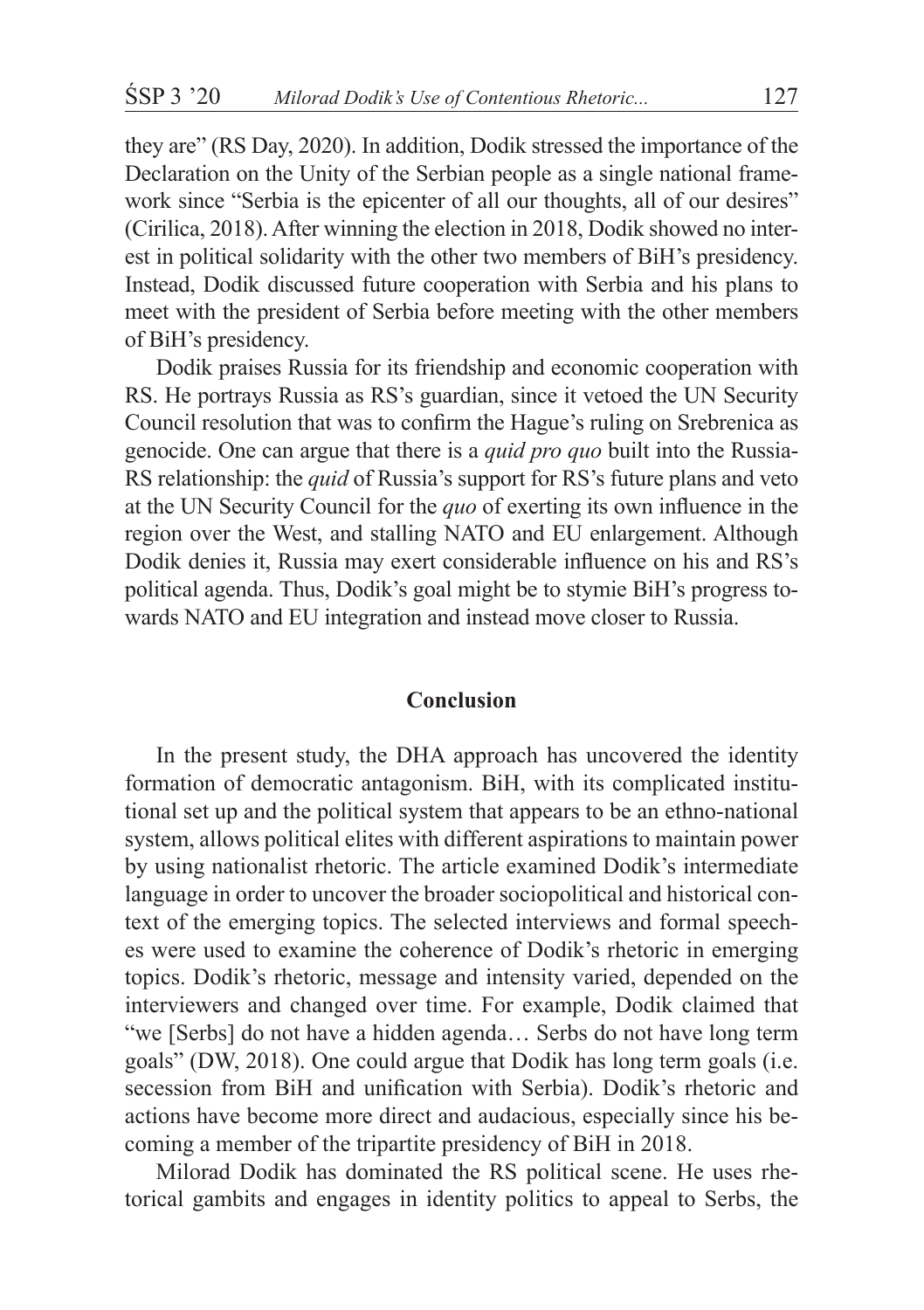preponderant ethnic group in the RS, against other [non-Serbs] groups. The analysis of Dodik's discourse revealed Dodik's self-contradictions and inconsistencies, as well as his ability to consistently use a variety of strategies when speaking about the RS, its identity and how it relates to BiH. Moreover, the analysis revealed the populist and manipulative nature of his discursive practices. He uses insinuations, allusions, and trivializing comparisons. The context of Dodik's discourses was looked at from an intertextual and interdiscursive perspective. Intertextuality detected Dodik's conflicting statements, while interdiscursivity showed that discourse on the referendum regarding January 9, RS Day, was intertwined with the discourse on secession, independence, national identity, and the international community's role and involvement in BiH.

According to Dodik, he supports the idea of a constitutional BiH as outlined in Dayton, not the one the international community has been trying to create and force on Serbs. However, Dodik has defied the international community, and has been advocating for RS secession from BiH. Dodik has vaguely stated he has been working on creating a political environment conducive to RS secession from BiH. Dodik sounds unrepentant when referring to BiH as a failed and unviable country. In his speeches, Dodik references his pride towards the RS and Serbs, their struggles, survival and freedom, and the need for their own country and/or unification with Serbia. Dodik describes Serbs as peaceful people who do not want to hurt anyone, but who want their own country which will welcome all people, not just Serbs. However, this would mean splitting BiH, a country that already welcomes all of its citizens, regardless of their ethnicity or religion. He states, "BiH is not our wish. It is our coercion [by the international community]" (RS Day, 2019). With his rhetoric, Dodik not only portrays his vision and construction of the RS and Serb identity, he also emphasizes his antagonistic relationship with some members of the international community.

During the interviews, and in his speeches at the celebrations of RS Day, Dodik used the "us" versus "them" deixis and differentiated between the identities of RS and BiH. In terms of common history and culture, Dodik associates more with Serbia rather than BiH, which leads to the debate about "national territory" and his desire to merge RS and Serbia. By making this statement, Dodik marginalizes non-Serbs as outsiders who may struggle with the sense of belonging, as their identity is being closely tied to imposed and overemphasized ethnic and religious labels. Dodik's rhetoric poses a real danger and may threaten BiH's sovereignty and territorial integrity, as he may still plan the RS secession and unification of all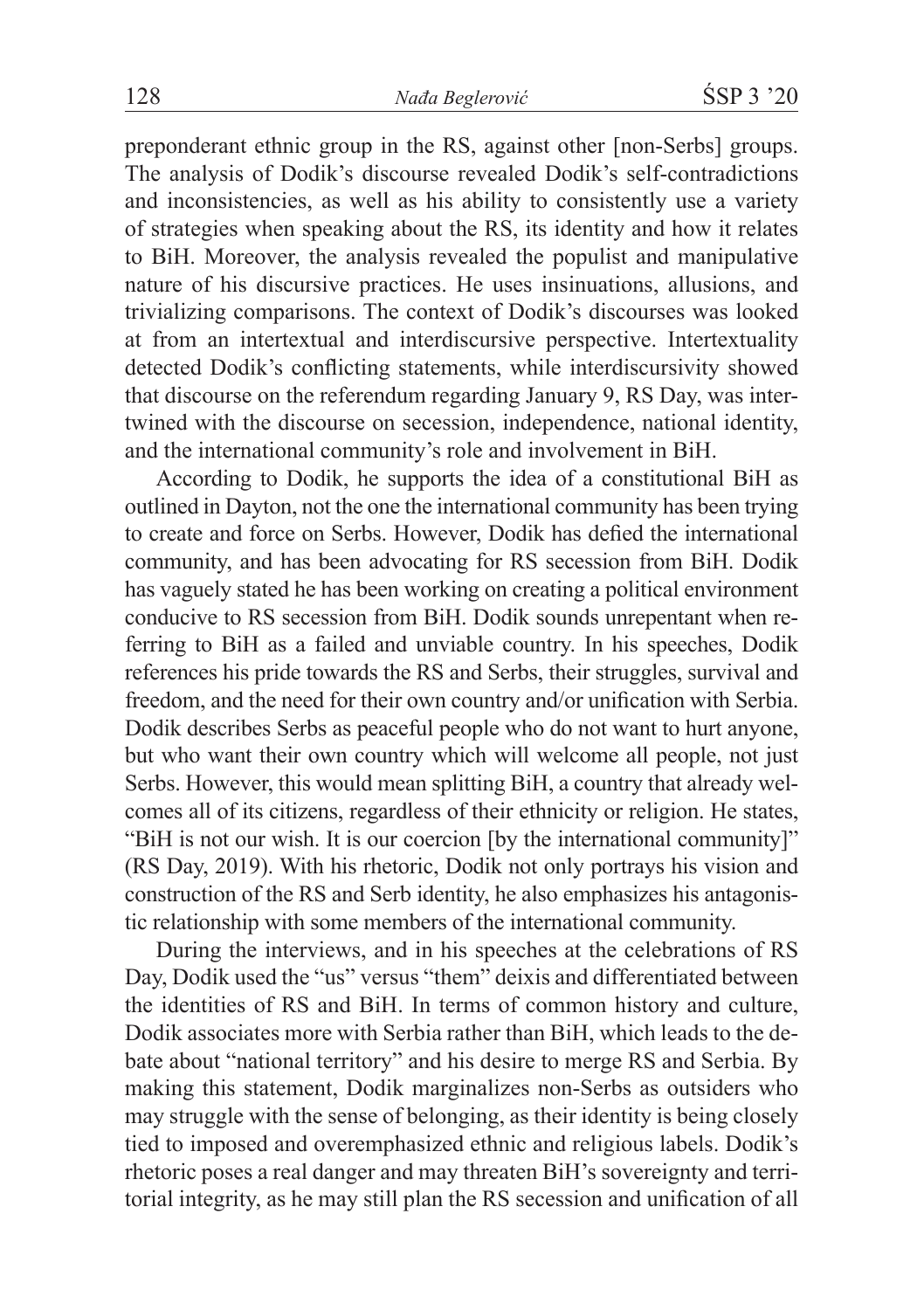Serbs in one country. He instrumentalizes the past, or his version of it, to portray national victimization, which might serve as a pretext for a political or armed attack on the "other." Dodik plays the ethnic/religious card and tries to rekindle forgotten, or create non-existent grievances. Dodik's rhetoric, more nationalistic by the day, exposes him as a bulwark against a united BiH. Dodik may not be willing to forswear brinkmanship, which, although a gamble, has turned out to be beneficial for him in the past.

After becoming the Serb member of the tripartite presidency of BiH, Dodik stated, "I don't care who the other two representatives in the presidency are. I am going there, to this presidency, to work above all and only for the interests of Serbs" (Lakic, 2018). Dodik has done exactly that thus far, going as far as withdrawing the RS representatives from state institutions, blocking decisions, and causing institutional paralysis. His intransigence may further impede its central institutions and draw BiH into a political quagmire, making it easier for RS to secede (DW, 2017). Dodik may filibuster to prevent BiH's accession to NATO and EU, which would hold BiH back from progressing into a stable democracy. He promises to continue to fight for Serb rights and retrieve what was taken from Serbs using political tools (RS Day, 2020). Moreover, Dodik may have other esoteric and potentially insidious plans for BiH, including the secession of RS. Dodik called for a referendum for the umpteenth time, but this would be a referendum on secession with the slogan "Goodbye BiH, welcome RS-exit." Unfortunately, one can argue the plan for the RS-exit has already been put in motion, since Dodik's rhetoric no longer disavows irredentist aspiration. Thus, BiH's future may be replete with Dodik's further attempts to undermine BiH's territorial integrity, canvass greater autonomy for the RS, weaken BiH's already fragile democracy and stall the Euro-Atlantic integrations.

#### **Bibliography**

- Alternativna TV, Dodik: Sljedeće godine veoma važan referendum za RS, 29.12.2016, www.atvbl.com/dodik-sljedece-godine-veoma-vazan-referendum-za-rs, 22.05.2019.
- Alternativna TV, Dodik: Nemamo namjeru da odustanemo od referenduma, 20.08.2016, www.atvbl.com/dodik-nemamo-namjeru-da-odustanemo-od-referenduma, 31.01.3019.
- BN, Milorad Dodik: Ja, nekad i sad, 21.09.2016, BN Televizija, https://www.rtvbn. com/3833897/milorad-dodik-ja-nekad-i-sad, 14.02.2019.
- Basseuner K. (2009), *Bosnia's Phony Transition: The Mirage of Bosnian Democracy and False Assumptions of the EU*, 1989–2009 Years Of Upheaval: Begin-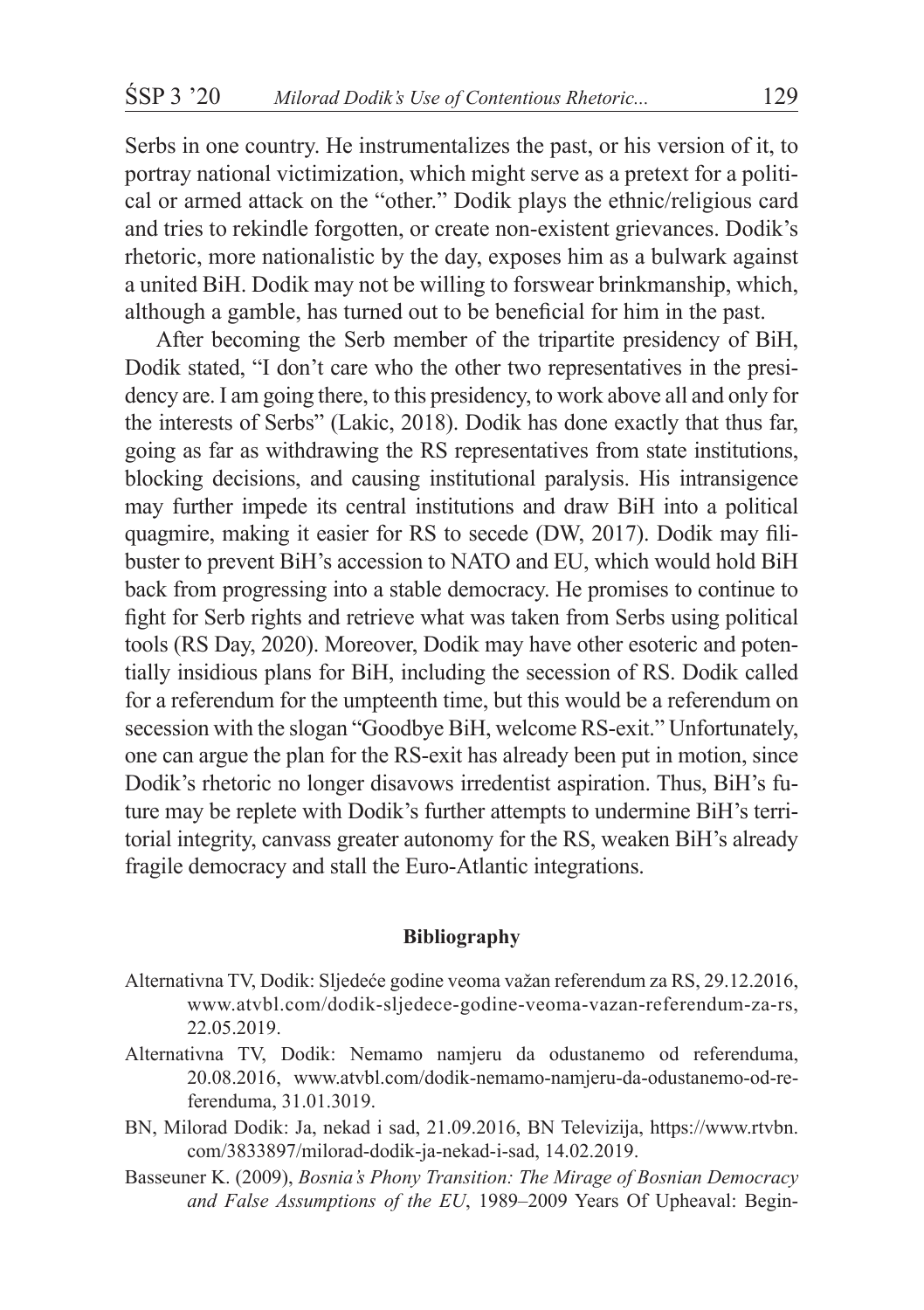ning Of Inclusion or Exclusion, European Integration Between Transition and Identity, Heinrich Böll, Foundation, https://www.boell.de/sites/default/ files/20 years of upheaval.pdf.

- Barlovac B. Dodik: Republika Srpska Will Be Independent, 05.10.2012, Balkan Transitional Justice, https://balkaninsight.com/2012/10/05/dodik-republikasrpska-will-be-independent/, 08.12.2019.
- Benhabib S. (1997), *Strange Multiplicities: The Politics of Identity and Difference in a Global Context*, "Macalester International", vol. 4.
- Bieber F. (2006), *Post-War Bosnia. Ethnic Inequalities and Public Sector Governance Series*, Palgrave Macmillan, London.
- Blommaert J. (2005), *Discourse: A Critical Introduction*, Cambridge University Press, Cambridge.
- Ciepley D. (2013), *Dispersed Constituency Democracy: Deterritorializing Representation to Reduce Ethnic Conflict*, "Politics & Society", vol. 41, no. 1.
- De Cillia R., Reisigl M., Wodak R. (1999), *The discursive construction of national identities*, "Discourse & Society", vol. 10, no. 2.
- Dodik M., Svečana akademija povodom 9. Januara Dana Republike, 09.01.2017, https://www.youtube.com/watch?v=-bAY\_Ul9f4U, 08.08.2019.
- Dodik M., Dan Republike Srpske, 09.01.2018, https://www.youtube.com/ watch?v=U48cA3L1Lr0, 05.12.2019.
- Dodik M., Govor na svečanom prijemu, 09.01.2019, https://www.youtube.com/ watch?v=NfsIDAZPgkY, 12.02.2019.
- Dodik M., Srpska je sinonim za slobodu, 09.01.2020, https://www.youtube.com/ watch?v= 4j-dWbUpY8, 12.04.2020.
- Gromes T. (2010), *Federalism as a Means of Peace-Building: The Case Postwar Bosnia and Herzegovina*, "National and Ethnic Politics", vol. 16.
- Hadzifejzovic S., Dodik M. (2016), Dodik: Pravim drzavu! Hadzifejzovic: Nece moci bez rata!, 15.10.2016, Centralni Dnevnik, https://www.youtube.com/ watch?v=4eGGZCe6dQg&t=28s, 19.02.2019.
- Holbrooke R. (1999), *To End a War*, Modern Library, New York.
- Ilic Z., Cani B. (2017), *Kako Dodik Crta Granicu,* 20.11.2017, Deutsche Welle, https: //www.dw.com/sr/kako-dodik-crta-mapu/av-41448864, 20.12.2018.
- IndexHr, Dodik: BiH za Srbe ne predstavlja ništa, naša država je Republika Srpska, 13.09.2018, https://www.index.hr/vijesti/clanak/dodik-bih-za-srbe-ne-predstavlja-nista-nasa-drzava-je-republika-srpska/2023584.aspx, 12.04.2019.
- Ivanji A., Intervju Milorad Dodik: Federacija je inostranstvo, 19.02.2009, Vreme, https://www.vreme.com/cms/view.php?id=825137&print=yes, 12.05.2019.
- Jeffries I. (2002), *The Former Yugoslavia at the Turn of the Twenty-First Century: A Guide to the Economies in Transition*, Routledge, London.
- Karabegovic D., Dodik M. (2016), Dodik o Referendumu sa Putinom, 19.09.2016, Radio Slobodna Evropa, https://www.slobodnaevropa.org/a/28000562.html, 13.06.2019.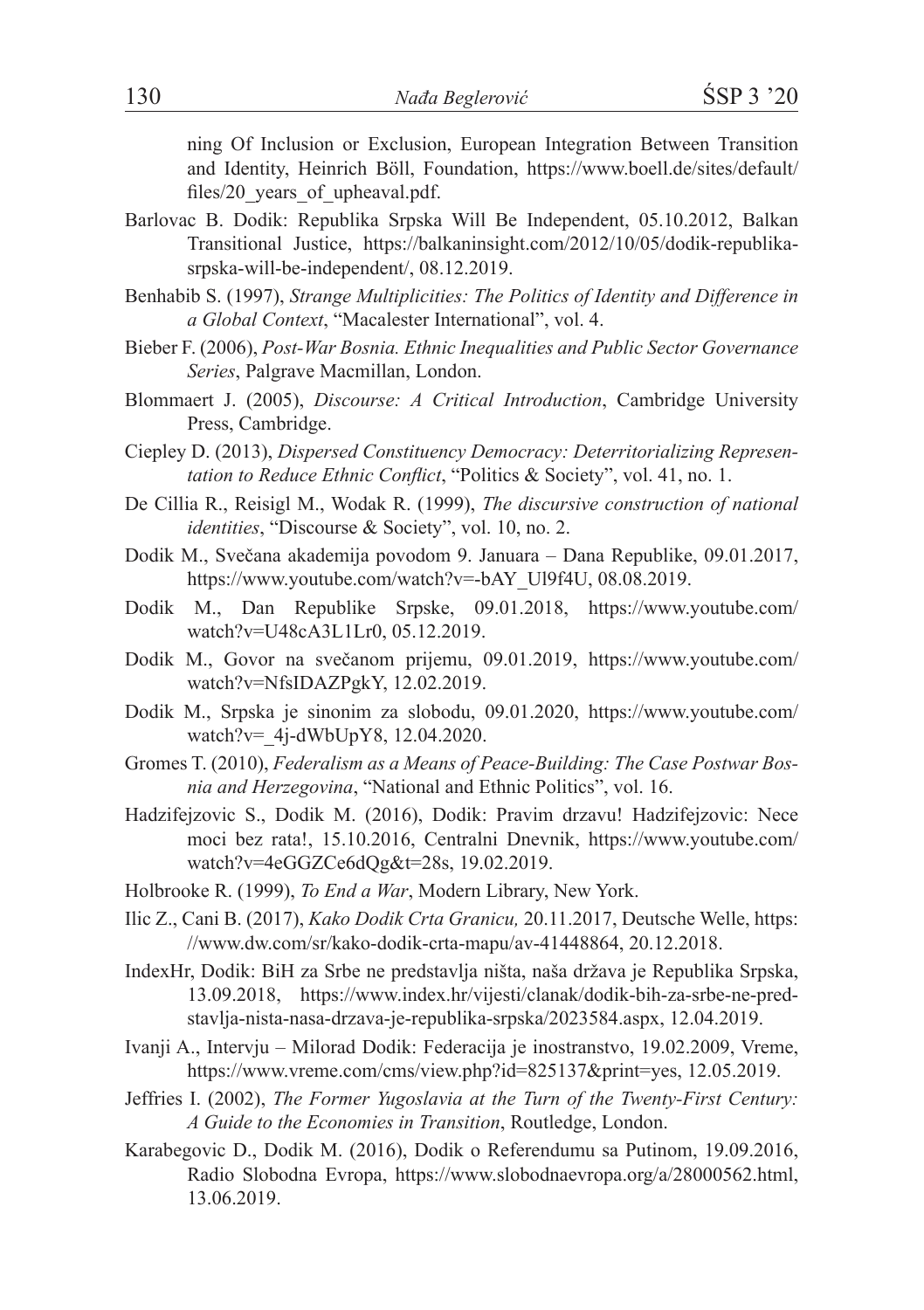- Lakic M., Serbian Hardliners Claim Victory in Bosnian Elections, 08.10.2018, Balkan Insight, https://balkaninsight.com/2018/10/08/new-names-in-bosnianpresidency-names-declared-10-08-2018/, 01.03.2019.
- LeDuc L. (2000), *Referendums and Elections: How Do Campaigns Differ?*, University of Toronto.
- Majstorovic D., Turjacanin V. (2013), *Youth Ethnic and National Identity in Bosnia and Herzegovina: Social Sciences Approaches*, Palgrave Macmillan, UK.
- Maksic A. (2009), *Referendum Discourse in Republic of Srpska Politics 2006–2008: An Analysis of its Emergence and Performative Structure*, Virginia Tech University.
- Maric M., Dodik M. (2018), Predsednik Republike Srpske, 23.01.2018, Cirilica, https://www.youtube.com/watch?v=Y8q5Ddsf2b0&t=600s, 10.12.2018.
- Parish M., *Milorad Dodik and the Politics of Referendum*, 16.05.2011, Transconflict, http://www.transconflict.com/2011/05/milorad-dodik-and-the-politics-of-referendum-165, 23.10.2019.
- Rabushka A., Shepsle K. A. (1972), *Politics in Plural Societies: A Theory of Democratic Instability*, Charles E. Merrill Publishing Company, Columbus.
- Reisigl M., Wodak R. (2001), *Discourse and Discrimination: Rhetoric of Racism and Antisemitism*, Routledge, New York–London.
- Sarajevo Times, Milorad Dodik is Official Candidate for a Member of BiH Presidency, 30.05.2018, https://www.sarajevotimes.com/milorad-dodik-is-officialcandidate-for-a-member-of-bih-presidency/, 08.12.2019.
- Sluzbeni Glasnik BiH, *Odluka o dopustivosti i meritumu*, 29.12.2015, http://sllist.ba/ glasnik/2015/broj100/Broj100.pdf, 12.04.2020.
- Srna, Dodik: Srebrenica je ozbiljna podvala Bosnjaka i dijela medjunarodne zajednice, 02.02.2020, SrpskaInfo,https://srpskainfo.com/dodik-srebrenica-je-ozbiljna-podvala-bosnjaka-i-dijela-medjunarodne-zajednice/, 01.03.2020.
- Toal G. (2013), *Republika Srpska will Have a Referendum: the Rhetorical Politics of Milorad Dodik*, "Nationalities Papers: The Journal of Nationalism and Ethnicity", vol. 41, no. 1.
- Toal G., Maksić A. (2011), *Is Bosnia-Herzegovina Unsustainable? Implications for the Balkans and European Union*, "Eurasian Geography and Economics", vol. 52, no. 2.
- U.S. Department of State, The General Framework Agreement for Peace in BiH: Annex 4 – Constitution, 21.11.1995, https://www.state.gov/p/eur/rls/or/dayton/, 10.08.2019.
- Van Leeuwen T., Wodak R. (1999), *Legitimizing Immigration Control: A Discourse-Historical Analysis*, "Discourse Studies", vol. 1, no. 1.
- Vujanovic D., Uz Srbiju smo i kad gresi, 27.07.2010, Novosti, https://www.novosti.rs/vesti/naslovna/aktuelno.69.html:294092-Uz-Srbiju-smo-i-kad-gresi, 19.02.2020.
- Vecernji.ba, Dodik oporbi: Samo recite da hocete i idemo u referendum!, 06.11.2017, Vecernji List, https://www.vecernji.ba/vijesti/dodik-oporbi-samo-recite-dahocete-i-idemo-u-referendum-1205888, 14.07.2019.